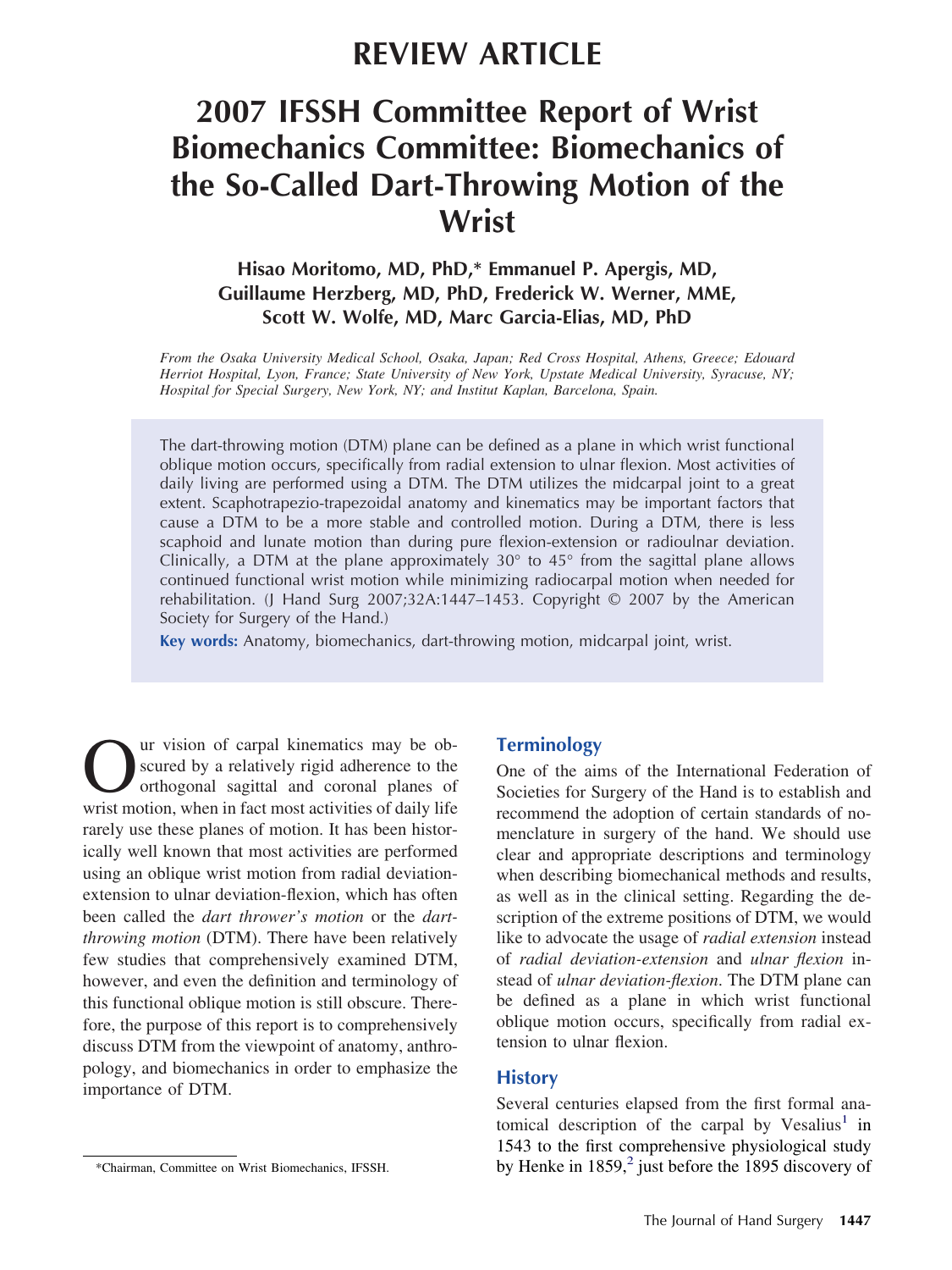the x-ray by Roentgen. Henke, quoted by Linscheid<sup>3</sup> in his review of wrist history, was the first to systematically study carpal motion in cadaver wrists. He noted independent motions at the radiocarpal and midcarpal joints, and he considered motion in the wrist to occur through mutually perpendicular axes passing through the capitate. On the other hand, he noted also that there was no "pure" motion in the joint, and this may be the first suggestion of an oblique axis of wrist joint motion. Roentgen's discovery of the x-ray at the end of 1895 had a deep impact on wrist biomechanics comprehension. During the early years following 1895, many authors tried to understand carpal biomechanics through dynamic radiographs. Destot and  $\text{Cousin}^{4-6}$  focused on the adaptability of the first carpal row (especially the scapholunate unit) during wrist motion and noted that functional wrist motion results from combinations of flexion, extension, abduction, and adduction. Cor-son<sup>[7](#page-6-0)</sup> concluded in 1897 that the axes of motion of the radiocarpal and midcarpal joints were oblique and confirmed Henke's view that pure flexion-extension and abduction-adduction of the wrist were questionable. He noted that extension aided abduction, whereas flexion aided adduction, and this may be the first formal suggestion of what will later be called DTM. Fick<sup>[8](#page-6-0)</sup> in 1901 constructed a 3-dimensional model of the wrist, which led him to also propose oblique axes for each carpal row that intersected in the capitate.

Almost 50 years elapsed before Bunnell's classic 1[9](#page-6-0)44 book was published; Bunnell<sup>9</sup> explains in the chapter about normal wrist motion that "the wrist moves well in the anteroposterior plane but in lateral movements the motion is freer in a plane running slightly dorso-radial and volar-ulnar." In Boyes' 4th edition of Bunnell's book, this assessment is further emphasized: "in normal use, the axis of motion in the wrist is not in a true dorsal volar direction but more from dorso-radial to ulnar volar." Cap $ener<sup>10</sup>$  published in 1956 his landmark paper about functional wrist motion. Capener quoted Bunnell's description that lateral deviation movements of the wrist are most easily carried out radialward with extension and ulnarward with flexion. Capener noted that in these 2 directions lies the plane of physiological movement and that it corresponds respectively with the action of the radial carpal extensors and the flexor carpi ulnaris. He noted that this oblique movement was well seen in the use of a mallet. He pointed out that in wrist radial deviation-extension (radial extension), there is slight pronation of the forearm;

conversely, in wrist ulnar deviation-flexion (ulnar flexion), there is slight supination. He considered that this motion is important in all manual occupations involving a swinging action of the forearm with extension of the elbow joint and strong action of the wrist in an ulnar direction. It is thus seen in the use of most tools of percussion as by sculptors, carpenters, stonemasons, motor mechanics, fly fishermen, tennis players, and orthopedic surgeons.

 $Fisk<sup>11</sup>$  $Fisk<sup>11</sup>$  $Fisk<sup>11</sup>$  described in 1981 that this action is seen in holding a fishing rod to cast a fly, throwing a dart, or conducting an orchestra using a baton. He noted this is the true physiological axis of extension and flexion of the carpus.

Sturzenegger et al<sup>[12](#page-6-0)</sup> reported in 1991 that the results of radioscapholunate arthrodesis showed that the residual plane of motion was restricted to an oblique plane extending from radiodorsal to ulnopalmar. This finding implies that the motion plane of the midcarpal joint is almost identical to the DTM plane. Saffar and Seumaan $13$  described in 1994 that there is more mobility and more agility in this oblique plane, as this oblique plane utilizes the midcarpal joint to a great extent. They suggested that more attention should be paid to this plane of motion because the center of rotation of the carpal and of the wrist, the different angles between these bones, and the relative motions of those bones could be more easily understood if studied in this plane.

#### **Contributing Anatomical Factors to DTM**

The so-called DTM is the most commonly used plane of wrist rotation in activities of daily living. Furthermore, it is one of the most natural rotations of the wrist that can be done with minimal muscle force. If, in the cadaver, equal amounts of tension are applied to all wrist motor tendons with the forearm horizontal in pronation while the hand is allowed to flex by gravity, there is always an associated ulnar deviation vector added to the obvious flexion tendency. Similarly, when in supination, if the muscle-balanced wrist is allowed to extend by gravity, the natural extension moment generated is always coupled by a variable degree of radial deviation. This oblique plane of physiologic DTM is unique to each individual and depends on a number of anatomical factors.

#### Joint Geometry Factors

The distal scaphoid surface contains an obliquely oriented ridge, the orientation of which guides scaphotrapezio-trapezoidal (STT) joint motion in a semiconstrained fashion.<sup>[14,15](#page-6-0)</sup> Any motion at the STT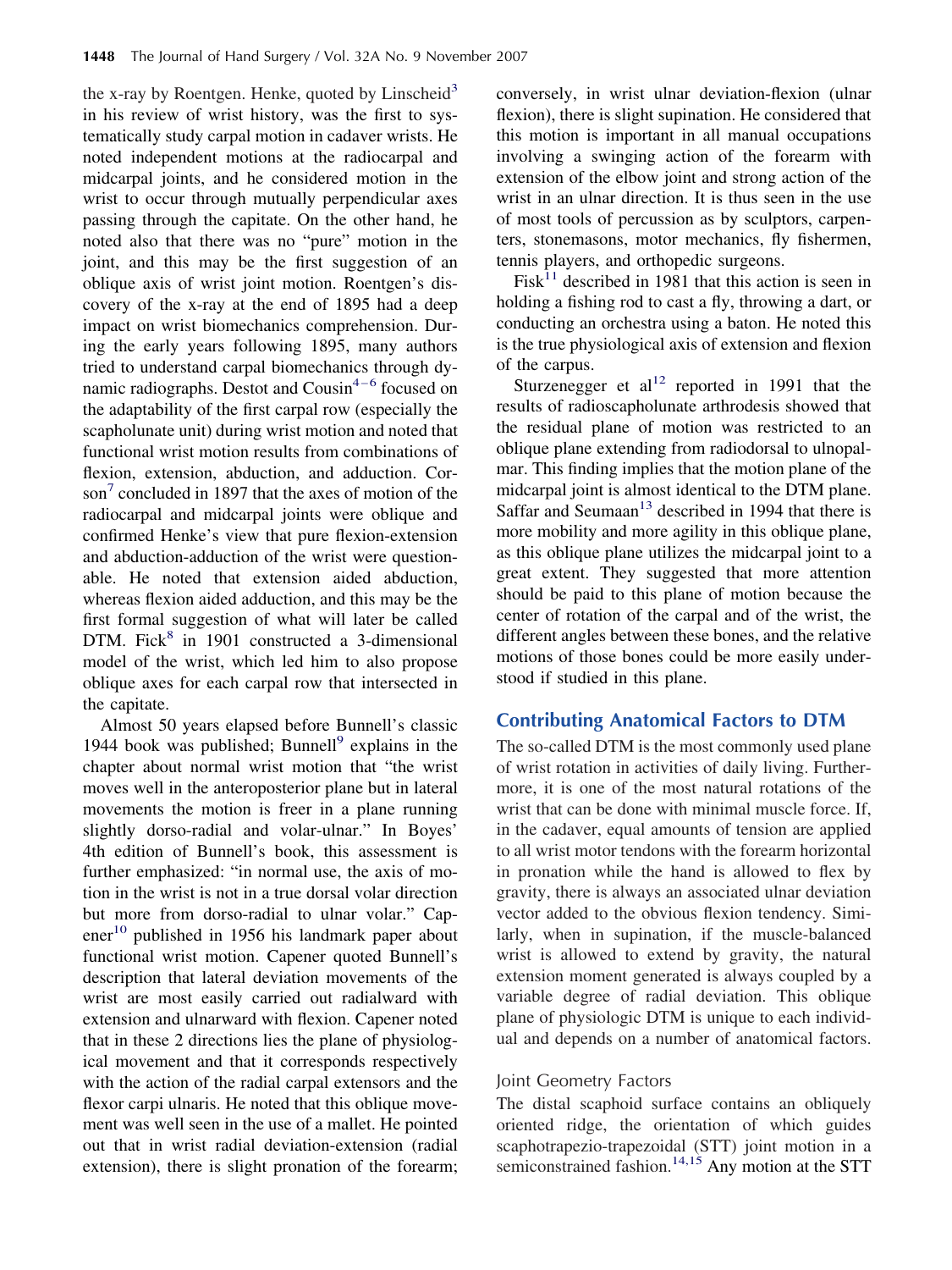joint mostly occurs along that oblique direction of flexion-extension.<sup>[16](#page-6-0)</sup>

The capitate head is not fully spherical but contains a relatively less convex, lateral facet articulating with the medial and distal articular surface of the scaphoid.<sup>[14](#page-6-0)</sup> Such articulation has not a purely sagittal orientation but rather it exhibits an obliquity that mostly facilitates the capitate to flex and extend along the DTM. Any other direction of scaphocapitate (SC) motion would imply loss of congruence between the 2 bones. Fortunately, when this happens, the out-of-plane rotation of the scaphoid adjusts for it and incongruity is avoided.

The scapholunate distal concavity is not fully semispherical. Its oblong shape in the horizontal plane has a major axis that is oriented, once again, along an oblique plane, parallel to the DTM.[17](#page-6-0)

The triquetrum-hamate joint has little influence in constraining or providing stability to an obliquely oriented hinge midcarpal joint. The distal scaphoid is located anterolaterally in relation to the capitate, thus making difficult its radial flexion. The distal scaphoid, therefore, would be the "anterolateral malleolus" of the midcarpal joint. The triquetrum, by contrast, does not have a "dorsomedial malleolus" that prevents the hamate towards rotating into ulnar extension. On the other hand, the triquetrum-hamate joint helps in guiding midcarpal rotation. In the semisupinated view of a wrist x-ray, which is almost compatible with an axial view of DTM, the midcar-pal joint displays a C-shape outline.<sup>[18](#page-6-0)</sup> The inclination of the distal surface of the triquetrum forms a ulnopalmar part of the C-shape outline. This configuration of the triquetrum-hamate joint favors the smooth shifting of the distal carpal row from radial extension to ulnar flexion and thus playing a role in DTM.

#### Ligament Factors

The 2 major ligaments connecting the distal scaphoid to the distal row do not originate in the most palmar apex of the scaphoid tuberosity.<sup>19</sup> The SC ligament inserts on the medial side of the scaphoid tuberosity, covered by the floor of the flexor carpi radialis tendon sheath, while the STT ligament inserts on the anterolateral side of the scaphoid tuberosity. The line that connects these 2 insertion sites is perpendicular to the oblique-sagittal ridge of the STT joint, indicating that they function as collateral ligaments of a monoaxial articulation.<sup>[17](#page-6-0)</sup>

There are no vertical ligaments between lunate and capitate. This joint, being highly mobile and unrestricted by soft tissue other than the capsule, participates only passively to DTM.

There are no ligaments connecting the anterolateral and dorsomedial corners of the triquetrumhamate joint that could act as collateral ligaments stabilizing the midcarpal joint. This medial function is exclusively reserved to the extensor carpi ulnaris tendon, whose dynamic action is the key to avoid other rotations of the capitate different from DTM.

The triquetrum-hamate-capitate (TqHC) ligamentous complex is formed by different ligament bundles connecting the palmar-distal edge of the triquetrum to the hamate and capitate. It originates on the distal rim of the pisotriquetral articular facet and, with a fan-shape configuration, it inserts into the hamate (vertical fibers), the capitate (oblique fibers), and the radius (proximal expansion of the radioscaphocapitate ligament). All these fibers, also known as the ulnar expansion of the arcuate ligament, have little effect in guiding the DTM. In fact, the only ligaments guiding the DTM are the SC and STT ligaments. The main role of the TqHC ligamentous complex is to act as the ultimate stop to the dorsoradial rotation of the distal row at the dorsolateral extreme of DTM.

#### Muscle Factors

The 2 wrist motor tendons directly involved in generating midcarpal motion along the DTM plane are the flexor carpi ulnaris on the anteromedial side and the extensor carpi radialis brevis and longus  $(ECRB-L)$  on the posterolateral side.<sup>20</sup> Aside from this agonist-antagonist action of these 2 muscles, this motion is likely to be guided by 2 other muscles (extensor carpi ulnaris and flexor carpi radialis) whose distal tendon locations at the level of the midcarpal joint coincide with the overall axis of rotation of the DTM. Indeed, for an unrestricted DTM, the muscle tone and tension generated by these 2 structures needs to be symmetrical, one counteracting the other. Any alteration in such synchronicity is likely to result in a rotation different from the one facilitated by the midcarpal joint geometry.

#### Proprioception Factors

Recent studies using immunohistochemical techniques have disclosed both the STT and SC ligaments to have a scarce number of mechanoreceptors. $21$  This indicates that these 2 ligaments are mechanically important in guiding DTM but are poorly involved in triggering a muscle response under external loads. By contrast, the 2 ligaments felt to be ultimate stops of DTM (the palmar TqHC ligamentous complex and the dorsal intercarpal liga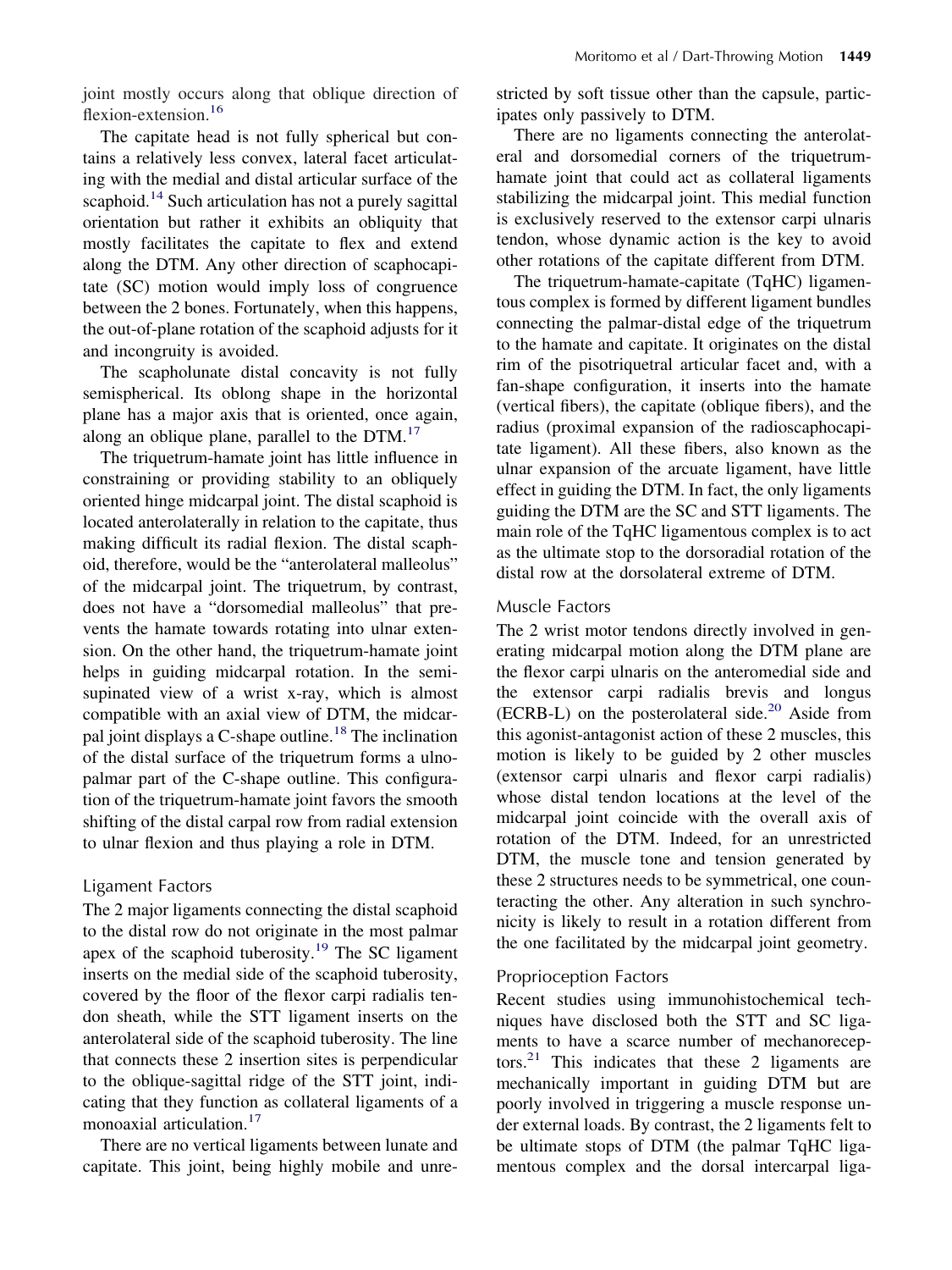ment) have been found to be a dense population of receptors. Their action, therefore, needs to be understood more as sensorial important structures triggering the necessary biofeedback loop that would force the flexor carpi ulnaris to contract at the dorsoradial extreme of DTM or the ECRB-L to contract at the other extreme.

#### **Current Biomechanical Knowledge on DTM**

Recently, 3-dimensional motion analysis technologies, which enable us to investigate wrist oblique motion 3-dimensionally and quantitatively, have been developed, and detailed information about the functional oblique motion has been revealed. In the last few years, several articles have been devoted to the study of wrist oblique motion even *in vivo*.

Palmer et al<sup>[22](#page-6-0)</sup> first investigated this oblique motion quantitatively in 1985 with the use of a triaxial electrogoniometer. They investigated how much wrist motion was used in performing various activities of daily living. They found that many tasks (eg, hammer a nail, comb hair, wring a washcloth, tie a shoe, pour from pitcher) were performed by moving the wrist from an extended and radially deviated position to a less extended and ulnarly deviated position. They first described this type of oblique motion as a *dart thrower's motion*. This paper suggested how obliquely the DTM plane inclines relative to the sagittal plane. The orientation of this plane varied among activities and even among individuals performing the same activity. According to Figure 9 in the Palmer et al article, $^{22}$  we can observe that the path of hammering motion was not a 45° path from radial extension to ulnar flexion but a path from about 40° of extension and about 20° of radial deviation to about 0° of flexion and about 20° of ulnar deviation relative to the radius. This illustrates that a DTM may not only be oblique to the sagittal plane but it also may not pass through neutral flexion-extension and neutral radioulnar deviation.

Li et al<sup>23</sup> investigated *in vivo* coupling between wrist flexion-extension and radioulnar deviation with the use of light-reflective surface markers attached to the forearm and hand. They found the maximal motion boundary of all wrist circumduction cycles was egg-shaped, with maximum extension (64°) at a slight radial deviation of  $7^\circ$  and with maximum flexion at a slight ulnar deviation position (degrees were not shown). The motion boundary was asymmetric with respect to the anatomically defined flexionextension and radioulnar deviation axes. This suggests that a DTM oblique to the sagittal plane will allow more motion than a pure flexion-extension motion.

Werner et al<sup>[24](#page-6-0)</sup> examined in 1997 how global DTM is apportioned among the individual carpal with the use of an electromagnetic motion measuring system. For an *in vitro* DTM from 20° of extension and 10° of radial deviation to 20° of flexion and 10° of ulnar deviation, they found that while the capitate follows the motion of the third metacarpal, the scaphoid, lunate, and triquetrum showed out-of-plane motions. The proximal row bones did not move in the wrist's DTM plane and moved less than the total wrist motion.

Ishikawa et al<sup>25</sup> investigated the change in percentage contribution of the radiocarpal and midcarpal joints during DTM in cadavers with the use of a magnetic tracking device. For a DTM plane set at an angle of 23° to the sagittal plane, they found the percentage contribution of the radiolunate rotation in radial extension (42%) and in ulnar flexion (39%) were less than those in pure extension (47%) and pure flexion (53%), respectively.

Moritomo et al<sup>[16](#page-6-0)</sup> reported on the kinematics of the STT joint in cadavers with the use of optoelectronic stereocinephotogrammetry motion analysis. They found that the direction of STT motion was from radiodorsal to ulnopalmar during both wrist flexionextension and radioulnar deviation, and the direction was almost parallel to the plane of the trapeziumtrapezoid articulation. Goto et al<sup>26</sup> and Moritomo et  $al^{17,18,27}$  $al^{17,18,27}$  $al^{17,18,27}$  further investigated *in vivo* kinematics of the midcarpal joint with the use of a noninvasive bone registration technique. They confirmed that isolated STT motion during wrist flexion-extension, radioulnar deviation motion, and DTM were similar, where the angles between STT motion and the sagittal plane were 31°, 43°, and 38°, respectively. They suggested that a DTM may be the most stable and controlled wrist motion and that this could be explained by the anatomy and kinematics of the STT joint. They set the DTM in their experimental protocol as a wrist motion performing a hammering motion, which includes not only radiocarpal motion but also forearm rotation, without intentionally constraining the motion plane at a particular angle relative to the sagittal plane of the radius. They found that their DTM plane was 31° from the sagittal plane<sup>[18](#page-6-0)</sup> and the average contribution of the radiolunate joint to the global wrist motion was  $26\%$  $26\%$ <sup>26</sup> During their DTM, the direction of rotation of the midcarpal and radiocarpal joints were similar and synergistic to each other, which may explain why the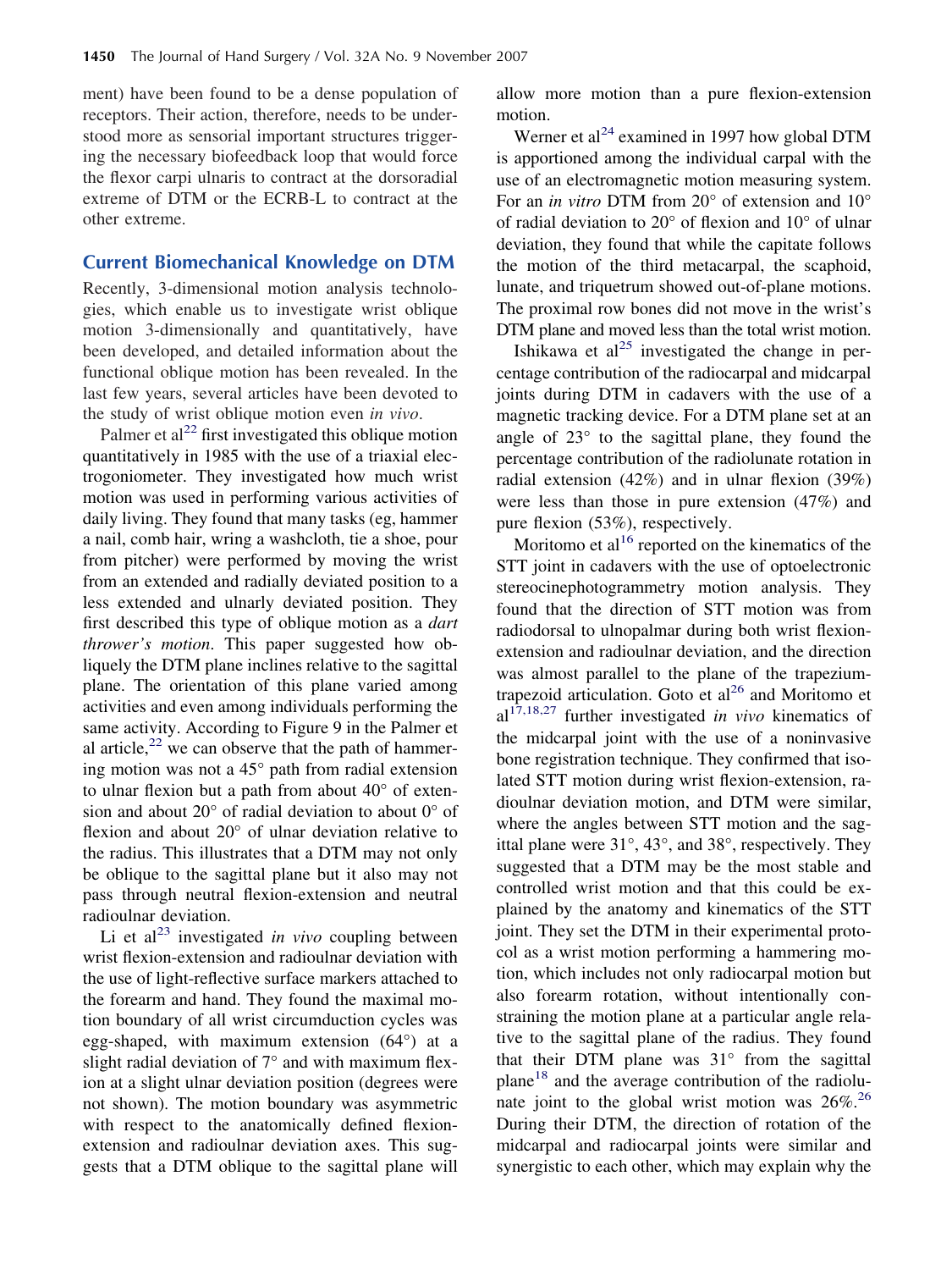DTM plane is the usual plane of utilization of the wrist.

Werner et al<sup>28</sup> measured *in vitro* scaphoid and lunate motion during 9 variations of wrist motion. The motions ranged from a pure flexion-extension motion to 7 DTMs in which the wrist moved from radial extension to ulnar flexion and finally to a pure radioulnar deviation motion. They demonstrated during intermediate motions of DTM that the scaphoid moved as little as 26% of the global wrist motion and the lunate as little as 22%. In the case of the minimal scaphoid motion, the DTM plane was aligned 45° from the sagittal plane. In the case of the minimal lunate motion, the DTM was aligned 37° from the sagittal plane. This agreed with a suggestion by Marc Garcia-Elias (personal communication, June 2001) that there may be a specific wrist DTM during which there is minimal scaphoid or lunate motion.

Crisco et al<sup>[29](#page-6-0)</sup> measured *in vivo* scaphoid and lunate motion throughout the entire range of wrist motion. They identified a DTM plane approximately 45° from the sagittal plane as a wrist motion during which scaphoid motion approached zero and a plane approximately 30° from the sagittal plane in which there is minimal lunate motion. This finding suggests that specific rehabilitation protocols employing the DTM could be designed to limit radiocarpal motion while providing the benefits of maintaining wrist motion. As suggested by Marc Garcia-Elias and shown by Werner et  $al^{28}$  and by Crisco et  $al^{29}$ , however, the specific DTM plane of minimal carpal motion may vary depending on the individual and on which bone needs the least motion.

Upal et al<sup>[30](#page-6-0)</sup> quantified the *in vivo* elongation of the scapholunate interosseous ligament during wrist motion. They demonstrated that there was minimal elongation of the dorsal insertions of the scapholunate interosseous ligament when the wrist moved in a DTM plane that was aligned similar to the plane in which there is minimal lunate motion and that there was minimal elongation of the palmar insertions when the wrist moved in a DTM plane similar to the one in which there is minimal scaphoid motion.

### **Anthropologic Importance of DTM**

There is a compendium of evidence to support the contention that the development of proportionately shorter fingers and other morphologic adaptations of the hand were critical determinants in the ability to use tools and were defining characteristics of the lineage that gave rise to Homo sapiens. $31,32$  The ubiquitous presence of DTM in distinctively human

activities involving tool use, throwing, and weaponry suggests that its development also may have played an important role in human evolution. Young<sup>[33](#page-6-0)</sup> hypothesized that natural selection "would enhance the anatomical basis for throwing and clubbing." Presumably, improved throwing and clubbing prowess would have provided a survival advantage to early hominid species.  $33,34,35$  Indeed, the ability to throw rocks or wield a club effectively may have provided an advantage against competitors for food and defense against predators. Developments in the human hand enabled a cylindrical object to be tightly held obliquely in the palm by a modified or squeeze form of the power grip,  $36$  such that the axis of the tool became collinear with the axis of the forearm in the swing phase of tool use. The effect was to lengthen the tool's lever arm and the force of the tool's impact.<sup>37</sup>

Wolfe et al<sup>37</sup> proposed that forceful and accurate use of a power squeeze grip for clubbing was dependent on the simultaneous facility for a power swing. This power swing is generated by a cocking phase of wrist radial extension and a swing phase of ulnar flexion—that is, DTM. This smooth, stable, and reproducible wrist DTM accelerates the tool, and in clubbing it amplifies the wrist torque generated from the powerful forearm musculature by the added leverage of the tool handle. From a biomechanical perspective, the ability of the wrist to move through a large range of wrist motion while grasping a club greatly increases the impact power that can be delivered with the club. As the upper extremity moves through the swing phase, the 3 aligned primary articulations (wrist, elbow, and shoulder) can contribute to accelerating the club, maximizing its velocity just before impact. The DTM allows the upper extremity to coil into this optimal cocking position and continuously extend during the swing. This coiling and uncoiling minimizes the inertial resistance in the early phases of the swing, which in turn maximizes the final velocity.

# **Clinical Relevance and Future Investigation on DTM**

Preservation of midcarpal function is critical for the DTM. Early midcarpal motion exercise might be permissible after complex surgery of the radiocarpal joint and proximal carpal row for scapholunate ligamentous tears or intra-articular distal radius fractures, provided that rehabilitation protocols could be devised to constrain motion to the DTM plane. In particular cases, the use of an external fixator to bridge only between the proximal carpal row and the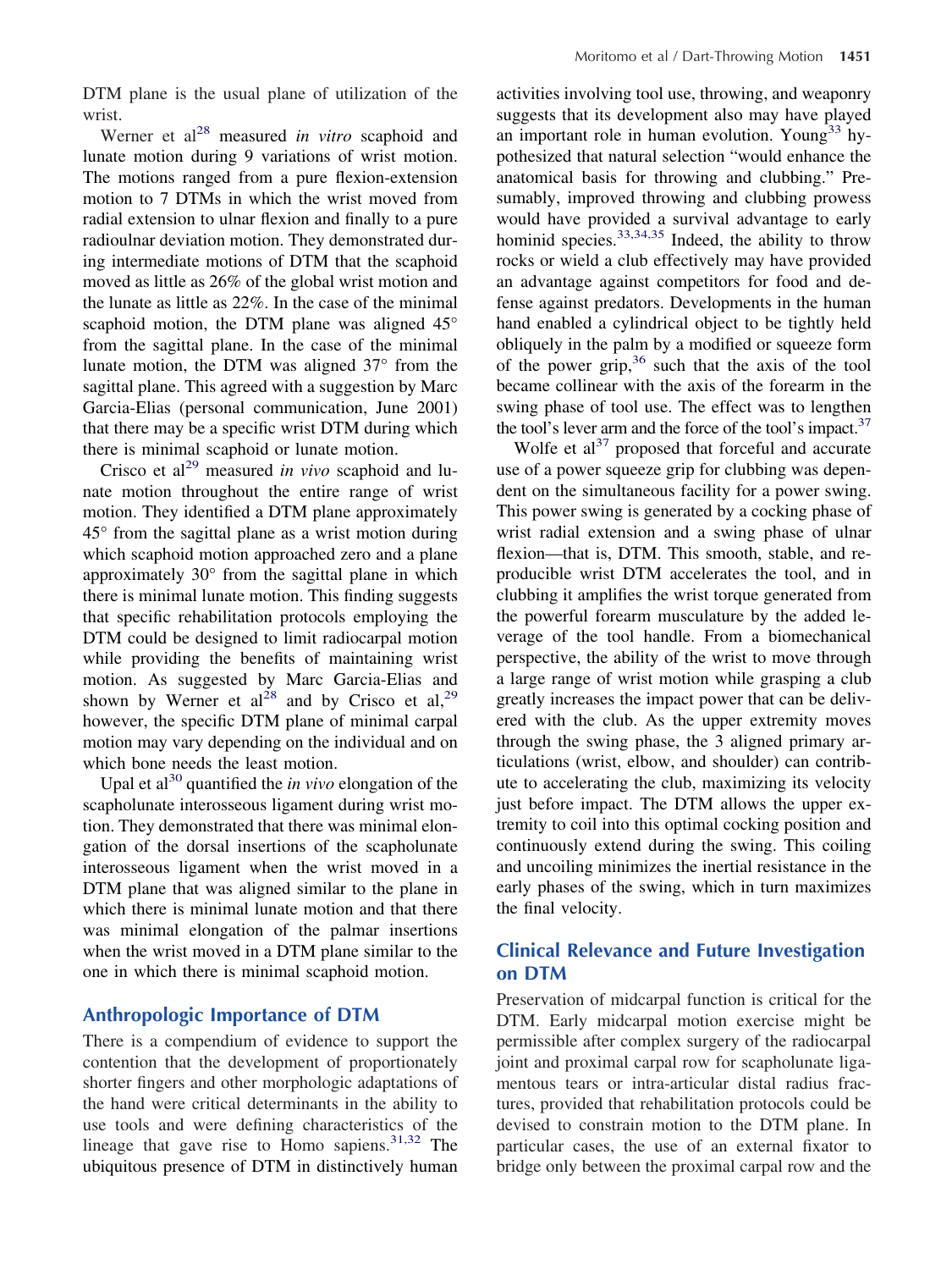radius may facilitate early midcarpal motion exercise. One may need to select a particular plane of DTM, however, to match a patient and the desired carpal bone motion or ligament elongation minimization.

Theoretically, almost full range of the DTM can be achieved after an appropriately aligned radiolunate fusion or radioscapholunate fusion. We therefore recommend a radiocarpal arthrodesis more than a midcarpal arthrodesis such as the STT arthrodesis or the four-corner arthrodesis if the cartilage in the midcarpal joint is intact, in order to preserve midcarpal function. An understanding of the wrist kinematics during the DTM may help in the design of more durable prosthetic implants that more closely mimic normal carpal motion.

In the previous studies of DTM, the pronationsupination motion of the distal radioulnar joint was not taken into consideration. As suggested by Capener, $^{10}$  $^{10}$  $^{10}$  in wrist radial extension, there is slight pronation of the forearm; conversely, in wrist ulnar flexion, there is slight supination. This implies that kinematic studies of DTM should include distal radioulnar joint motion. In the future, we need to investigate wrist motion relative to not the radius but the ulna. Furthermore, anthropologic analysis has shown that the power swing motion of the human upper extremity in which there are 3 aligned primary articulations (wrist, elbow, and shoulder) contributes to accelerating the club and is closely related to DTM. These facts support the importance of investigating DTM globally as a multiple-joint motion that includes the forearm rotation, elbow flexion, and even shoulder motion.

Many wrist investigators consider that the midcarpal joint is functionally more important than the radiocarpal joint because the DTM plane utilizes the midcarpal joint to a greater degree. We should revise our knowledge concerning the functional significance of the midcarpal ligaments from the viewpoint of DTM. Future *in vivo* 3-dimensional kinematic studies for the midcarpal ligaments may help to clarify the functional anatomy of the midcarpal ligaments.

We also need to determine how obliquely the DTM plane inclines relative to the sagittal plane in terms of individual differences. Is there any difference in DTM between column-type and row-type wrists? We suspect that the column-type wrists have a DTM plane almost parallel to the frontal plane, and vice versa for the row-type wrists, but this needs to be investigated.

Sirkett et al hypothesized that the carpal move during the DTM to maximize total contact area in the joint, thereby minimizing contact stress.<sup>[38](#page-6-0)</sup> Such a strategy would minimize the bone mass requirements, thereby minimizing the biological "cost" of creating and maintaining the joint. This agrees with the minimum energy principle, which governs many natural processes.

Motion analysis technologies have been developing considerably from 2-dimensional x-rays to *in vivo* 3-dimensional analysis in the past 100 years. The true real-time compilation of *in vivo* 3-dimensional kinematic data has not yet been reported, however, because of limitations in the speed of image acquisition and concerns for radiation exposure. It is anticipated that, with the development of new technologies, these questions will be answered in the near future.

# **Summary**

- 1. The DTM plane can be defined as a plane in which wrist functional oblique motion occurs, specifically from radial extension to ulnar flexion. Most activities of daily living are performed using a DTM. The DTM plane may vary between activities and between individuals.
- 2. The DTM utilizes the midcarpal joint to a great degree. STT anatomy and kinematics may be important factors that cause a DTM to be a more stable and controlled motion.
- 3. During a DTM, there is less scaphoid and lunate motion than during pure flexion-extension or radioulnar deviation. The amount of scaphoid and lunate rotation relative to the radius during various DTM is highly dependent on the direction of global wrist motion.
- 4. The wrist motor tendons directly involved in generating DTM are the flexor carpi ulnaris and the ECRB-L. The DTM is likely to be guided by the extensor carpi ulnaris and the flexor carpi radialis, whose distal tendon locations at the level of the midcarpal joint coincide with the overall axis of rotation of the DTM.
- 5. Physiologically, hammering or clubbing motion is performed using a DTM plane where a greater arc of wrist motion than pure flexion-extension motion is possible. The DTM allows the upper extremity to coil into the optimal cocking position and continuously extend during a power swing. The DTM permits improved clubbing prowess of a cylindrical object.
- 6. Clinically, a DTM at the plane approximately 30° to 45° from the sagittal plane allows functional wrist motion while minimizing radiocarpal motion when needed for rehabilitation.